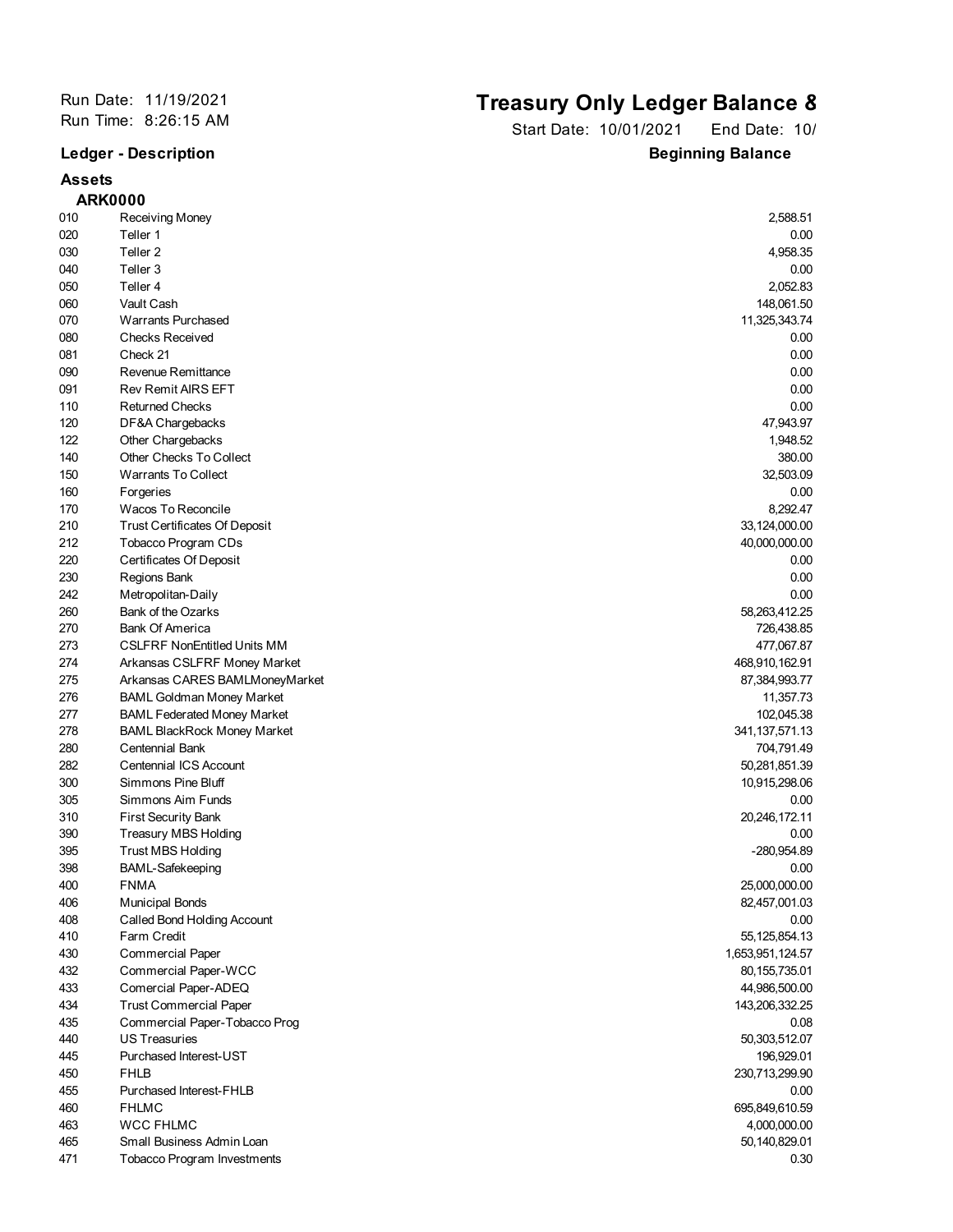| 472 | Tobacco Program Pool          | 48,963,932.66    |
|-----|-------------------------------|------------------|
| 485 | Israel Bond                   | 45,000,000.00    |
| 490 | <b>MBS</b> Investment         | 3,509,989,162.17 |
| 491 | <b>MBS Purchased Interest</b> | 97.243.02        |
| 495 | Trust MBS                     | 8,031,425.65     |
| 565 | <b>SBA Holding Account</b>    | 0.00             |

3,509,989,162.17<br>97,243.02 45,000,000.00 48,963,932.66

## *Total for Fund: ARK0000* **7,851,746,772.48 21,915,049,101.44 7,851,746,772.48**

*Grand Total* **7,851,746,772.48 21,915,049,101.44**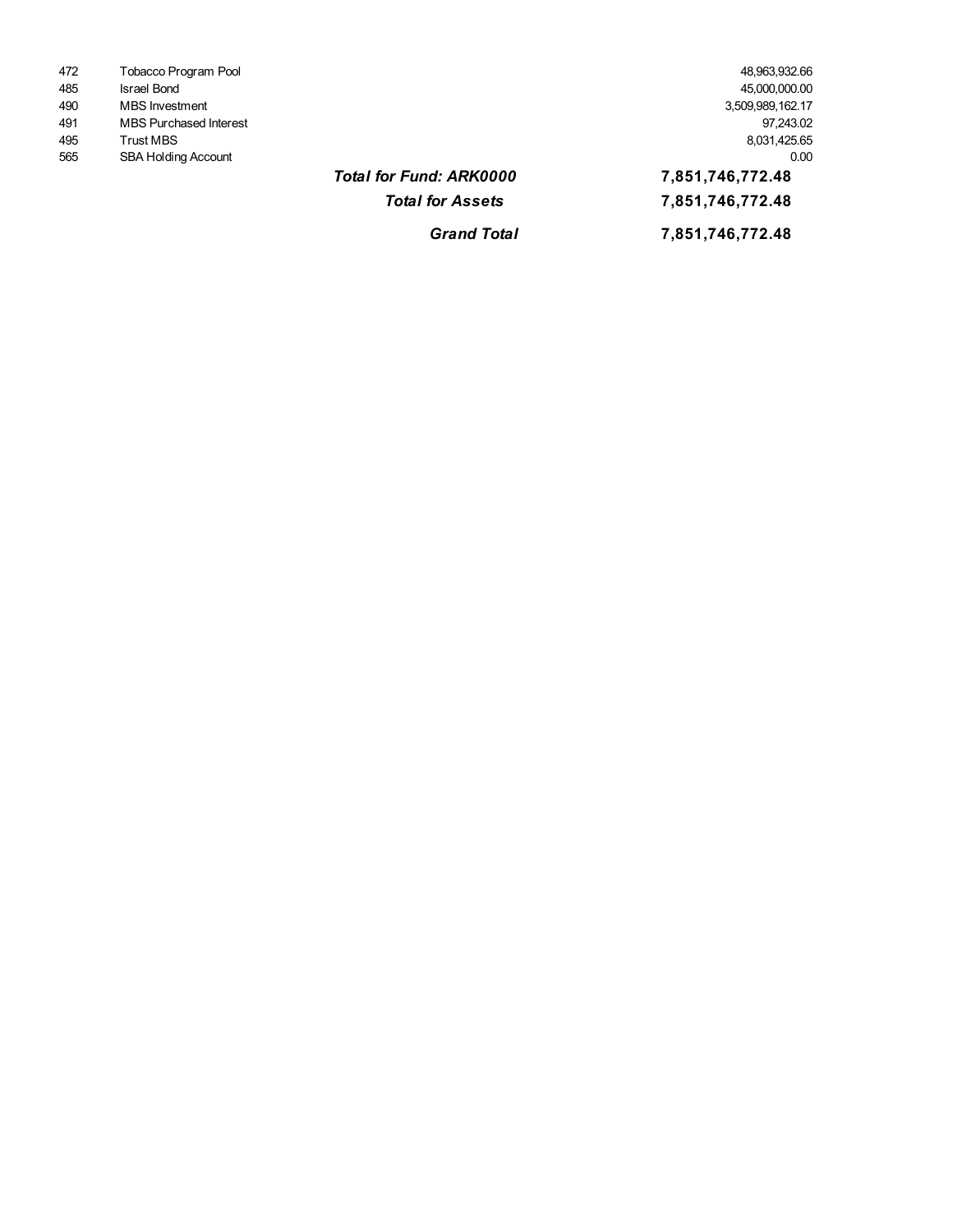| <b>Activity</b>           |                      | Page:<br>1<br>$\boldsymbol{0}$<br>User: |
|---------------------------|----------------------|-----------------------------------------|
| '31/2021<br><b>Debits</b> | <b>Credits</b>       | <b>Ending Balance</b>                   |
|                           |                      |                                         |
| 68,770.42                 | 60,692.80            | 10,666.13                               |
| 14,617.50                 | 6,300.00             | 8,317.50                                |
| 14,405.00                 | 6,515.42             | 12,847.93                               |
| 6,317.50                  | 0.00                 | 6,317.50                                |
| 13,395.00                 | 1,082.61             | 14,365.22                               |
| 700,684.00                | 48,735.00            | 800,010.50                              |
| 2,205,189,079.18          | 2,210,568,182.40     | 5,946,240.52                            |
| 8,074.03                  | 8,074.03             | 0.00                                    |
| 62,669,087.20             | 62,669,087.20        | 0.00                                    |
| 0.00                      | 0.00                 | 0.00                                    |
| 1,014,156,430.88          | 1,014,156,430.88     | 0.00                                    |
| 0.00                      | 0.00                 | 0.00                                    |
| 406,957.17                | 265,519.01           | 189,382.13                              |
| 1,659.00                  | 3,462.52             | 145.00                                  |
| 0.00                      | 0.00                 | 380.00                                  |
| 0.00                      | 0.00                 | 32,503.09                               |
| 1,500.00                  | 1,500.00             | 0.00                                    |
| 122,319.08                | 125,503.55           | 5,108.00                                |
| 0.00                      | 10,874,000.00        | 22,250,000.00                           |
| 0.00                      | 0.00                 | 40,000,000.00                           |
| 5,000,000.00              | 0.00                 | 5,000,000.00                            |
| 0.00                      | 0.00                 | 0.00                                    |
| 0.00                      | 0.00                 | 0.00                                    |
| 4,788.77                  | 0.00                 | 58,268,201.02                           |
| 4, 145, 812, 782. 81      | 4, 145, 924, 568. 60 | 614,653.06                              |
| 9.84                      | 281,348.23           | 195,729.48                              |
| 12,194.35                 | 64,360,253.15        | 404,562,104.11                          |
| 1,810.09                  | 1,742,202.12         | 85,644,601.74                           |
| 0.24                      | 0.00                 | 11,357.97                               |
| 2.10                      | 0.00                 | 102,047.48                              |
| 486,001,802.37            | 788,000,000.00       | 39,139,373.50                           |
| 8.54                      | 694,300.00           | 10,500.03                               |
| 5,371.36                  | 0.00                 | 50,287,222.75                           |
| 165,118,459.92            | 165,415,446.82       | 10,618,311.16                           |
| 0.00                      | 0.00                 | 0.00                                    |
| 2,607.04                  | 0.00                 | 20,248,779.15                           |
| 72,614,052.13             | 72,614,052.13        | 0.00                                    |
| 280,954.89                | 336,349.35           | -336,349.35                             |
| 7,437,481,564.59          | 7,437,481,564.59     | 0.00                                    |
| 0.00                      | 0.00                 | 25,000,000.00                           |
| $0.00\,$                  | 2,662.88             | 82,454,338.15                           |
| 28,472.43                 | 28,472.43            | 0.00                                    |
| 0.00                      | 0.00                 | 55, 125, 854. 13                        |
| 5,751,466,692.40          | 5,780,826,360.22     | 1,624,591,456.75                        |
| 0.00                      | 0.00                 | 80, 155, 735.01                         |
| 0.00                      | 0.00                 | 44,986,500.00                           |
| 189, 150, 506. 41         | 115,773,907.80       | 216,582,930.86                          |
| 0.00                      | 0.00                 | 0.08                                    |
| 66,126,623.81             | 29,998,147.23        | 86,431,988.65                           |
| 185,395.80                | 0.00                 | 382,324.81                              |
| 3,032,961.00              | 0.00                 | 233,746,260.90                          |
| 11,036.67                 | 0.00                 | 11,036.67                               |
| 0.00                      | 0.00                 | 695,849,610.59                          |
| $0.00\,$                  | 0.00                 | 4,000,000.00                            |
| 0.00                      | 195,795.50           | 49,945,033.51                           |
| $0.00\,$                  | 0.00                 | 0.30                                    |